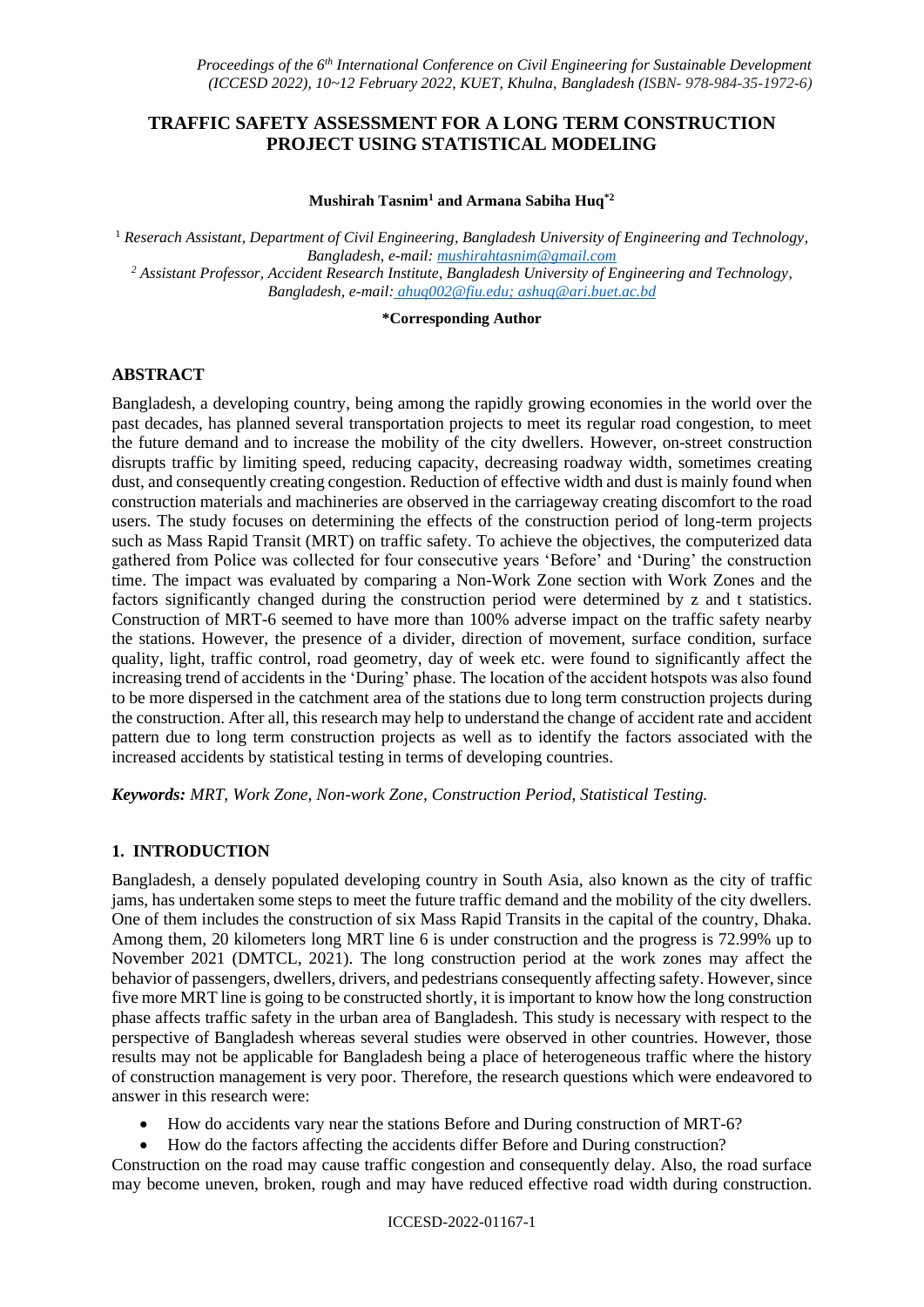All these parameters may affect the traffic safety at the construction site if it's adjacent to any busy corridor. The specific objectives of this study were following where data of four consecutive years were analyzed for both before and during the construction of the MRT expressway:

- To compare previous and existing safety due to the construction
- To determine the factors affecting the accidents before and during the construction of MRT

This research is the first to introduce how the long-term construction projects affect the road safety in Bangladesh and how do the factors affecting during the construction vary using statistical tests in a desktop environment.

# **2. LITERATURE REVIEW**

MRT line-6 is a fully overhead expressway going to be the route of the first electric train of Bangladesh. The roadway below the MRT line is generally a 4-lane divided or undivided highway above which the pillars have been installed, as well as the whole construction is going on. However, the effect of the construction period on nearby roadway safety isn't a very new study. Developed parts of the world such as Texas, Illinois, Washington which have undergone huge industrial development before, conducted this study concerning traffic safety interruptions during roadwork activity.

According to Graham, J.L. et al. (1977), the increase of accidents at work-zones increases by 15% and 16% respectively for crossover and no crossover in a 4 lane divided roadway where only one lane is open per direction. However, for a 4 lane undivided roadway where only one lane is open per direction, the accident rate decreased by 5% (Graham, J.L. et al., 1977). Traffic control and the type of roadway are the most important factors for the increase of accidents at the work zones (Gerald L. Ullman and Raymond A. Krammes, 1969). Work zones typically experience an increase in rear-end accidents which is the most common type of collision in the workplace (Nemeth, Z.A., and D.J. Migletz, 1978) (Richards, S.H., and M.J.S. Faulkner, 1981).

However, developing countries such as Bangladesh where the traffic management practice during the construction period is very poor may not follow the same trend as that of the developed countries. A recent study concluded that the majority of the Highway Work Zones (HWZs) of Pakistan do not satisfy the standard safety guidelines (Rashid et al., 2019). A more recent correlation analysis at the microlevel showed that with increasing volumes at the road work zone having heterogeneous traffic, the lateral movement becomes more haphazard in India (Raju et al., 2020). Now, work zones are defined as an area of highway where the construction process goes on affecting the operational characteristics of the roadway (Ravi Bhutani et al., 2016). The work zones indicated in this study are on the primary roads unlike highway work zones. The construction of the MRT line not only disrupts traffic safety but also economic losses in the form of travel time, fuel loss, speed reduction, depreciation etc. (Ravi Bhutani et al., 2016). The road capacity loss is found to be 13% due to on/ off street construction in Dhaka (Reasat-E-Noor et al., 2016)

Ullman used Z-statistics to determine the effects of the construction for the increased accidents (Gerald L. Ullman and Raymond A. Krammes, 1969). To estimate the impact of only construction on traffic safety, Gerald L. Ullman and Raymond A. Krammes (1969) isolated other factors which may affect the accident rate too and compared the expected accidents without construction with the actual number of accidents with construction. Lindsay I. Griffin et al. (1996)as well as (Gerald L. Ullman and Raymond A. Krammes, 1969) determined the comparability or the statistical significance of Non Work Zones (NWZs) with Highway Work Zones (HWZs) by comparing a  $G<sup>2</sup>$  value with the Chi-square distribution using the following formula.

$$
G^{2}=-2\sum_{i}\left( Comp_{i} * \ln \left( \frac{E[Comp_{i}]}{Comp_{i}} \right) + Cons_{i} * \ln \left( \frac{E[Cons_{i}]}{Cons_{i}} \right) \right)
$$

However, this study would be a pioneer concerning an overall traffic safety assessment at the macrolevel to find out the effect of long-term construction in Bangladesh. Accidents during the construction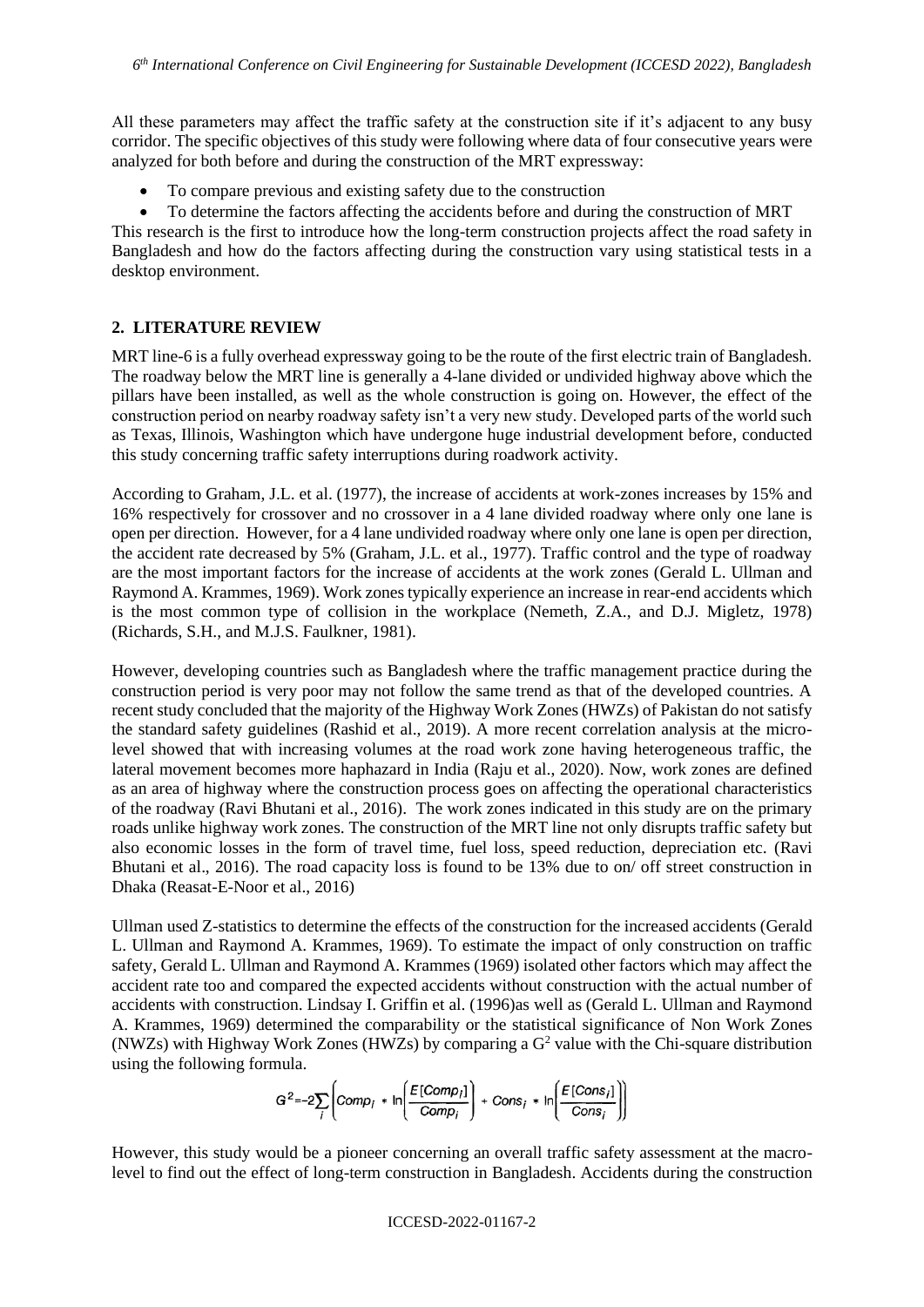period at the work zones seem to be more severe than normal (Gerald L. Ullman and Raymond A. Krammes, 1969). Type of accidents did not seem to be statistically important whereas time of day and accident severity were found important for main-lane accidents, on the contrary, service roads were not much affected during the construction period (Lindsay I. Griffin et al., 1996). The effect of construction varies upon different segments of the roadway (Gerald L. Ullman and Raymond A. Krammes, 1969). It is also found that construction had the most effect on daytime accidents in the main-lane accidents (Gerald L. Ullman and Raymond A. Krammes, 1969).

In developing countries, traffic safety can also be assessed by Traffic Conflict Techniques (TCT) which inspires human observation of accidents (Almqvist & Hydén, 1994). A microscopic traffic simulation approach was presented by (Hou & Chen, 2020) to assess traffic safety under adverse weather conditions. Using the coded information stored in the computer data bank, a detailed study of accident experience in the construction and maintenance zone was done to identify how traffic control can improve safety at the work zones at a micro-level (Ha & Nemeth, 1995).

A before-after crash study was obtained for Pavement resurfacing where road accidents didn't reduce after resurfacing rather reduced on the wet pavement (Kenneth R. Agent et al., 2004). The effect on traffic safety may not be the same for short-term and long-term construction projects. Work zones must satisfy the safety criteria however they present a cause to change human behavior by changing the road alignment and a reduced speed limit (Almallah et al., 2021). At a workplace of a 2-lane expressway in Japan, congestion and long-queue were identified as the factors affecting accident safety during construction (Xing et al., 2010). During the construction of the Riadh Metro, some soft and physical measures were taken anticipating the traffic disruptions to manage traffic and the result after the implication was successful (Alshalalfah et al., 2018). Reduced lane, shoulder width and speed were responsible for deteriorating the Level of Service during the construction phase (ERE Consulting Group, 2015).

Based on these previous works conducted in other developed and developing countries, this study nobly tried to determine the change of factors and trends during the construction period by statistical tests.

### **3. METHODOLOGY**

The overall safety assessment of the MRT-6 stations before and during the construction was tried to determine in this study according to the methodology illustrated in figure 1.



Figure 1: Research Methodology

Firstly, the accident records before and during the construction phase were collected from the Microcomputer Accident Analysis Package (MAAP5), Accident Research Institute (ARI), Bangladesh University of Engineering and Technology (BUET) for the consecutive years 2011-2015 for the 'Before' phase and from 2016-2019 for the 'During' phase of construction. The 2020 year was not considered because of Covid-19 and the travel restrictions that year. Secondly, they were analyzed to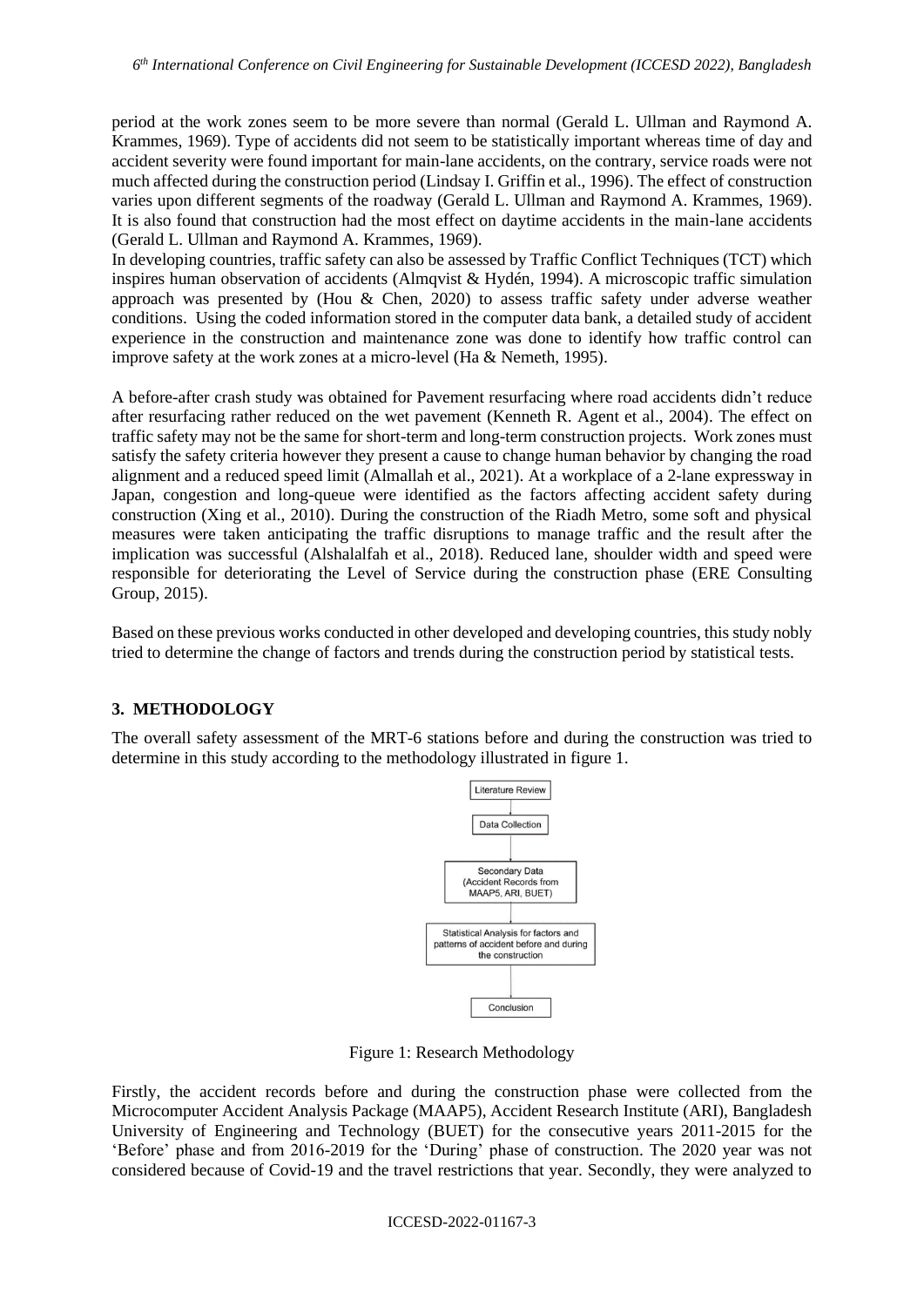get an overview of their variation in the pattern due to construction in a desktop environment and finally the factors affecting the safety at these places were analyzed and how the construction period affected them was obtained by statistical analysis.

### **4. DATA COLLECTION AND ANALYSIS**

#### **4.1 Data Collection**

MRT Line-6 is of 20 kilometers having sixteen stations from Uttara to Motijheel covering Residential, Central Business District, Institutional and Mixed areas as the land use near different stations. Figure 2 below shows the location of the route having all stations and the Thanas encompassing them. The data analyzed and extracted from the MAAP5 includes the thana data since not only a small location but also a larger area may get affected during the construction phase directly or indirectly and this study aims at determining the overall assessment of traffic safety disruption during the construction period. It is to be noted that MAAP5 collects data from Road Accident Report Form by Bangladesh Police.<br>
90°18'E 90°28'E 90°27'E 90°30'E



Figure 2: Location of the Study Area

MAAP5 data was collected for the Thanas under which the stations are located. Eight Thanas were found named Motijheel (4.69 sq km), Tejgaon (2.74 sq km), Mirpur (58.66 sq km), Pallabi (17 sq km), Kafrul (17.8 sq km), Turag (12.17 sq km), Shahbag (17.4 sq km) and Sher- E- Bangla Nagar (5.25 sq km) which encompass all 17 stations. The catchment area of a station depends on multiple factors; however, in literature, the catchment radius as 500 miles (area= 2.04 square kilometres) is often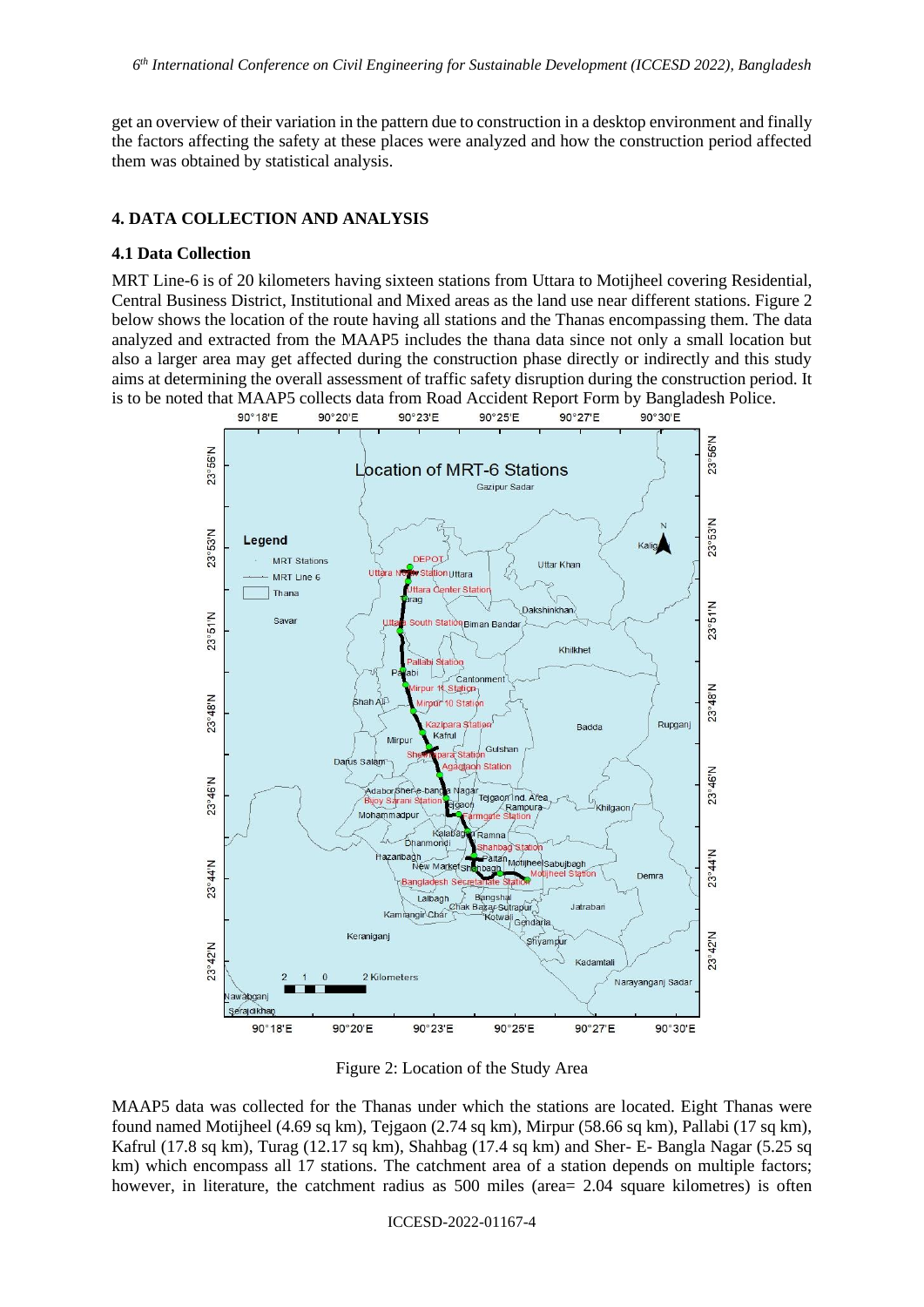introduced from the concept of half-mile walking distance (Guerra et al., 2012) although this may vary and up to 3 km (area= 28.3 sq km) is observed (Wang et al., 2016). Since the catchment area is not fixed, the effect of construction is determined for the whole thana considering the whole thana as the catchment area. The accident characteristics of the whole Thana is assumed to be the same for the catchment area of the stations under it. However, the whole locality can be affected directly or indirectly due to the construction. How accidents characteristics may vary during the construction phase is a million-dollar question when Bangladesh is going to undertake a plethora of development projects.

### **4.2 Comparison of the Accidents 'Before' and 'During' Construction**

.

To determine the effect of construction only is a challenging task since nothing can nullify other associated factors. So according to the literature, a comparison section is considered to evaluate what would happen in the construction section if there were no construction. Mohammadpur thana, where presently no construction is going on, having the same heterogeneous traffic as the study area is analyzed to know how the accident rate would be if there were no construction.



Figure 3: Accident-Frequency Trend in the NWZ Having Similar Traffic Characteristics

Figure 3 represents a good correlation among the year and the number of accidents in the Non-Work Zones (NWZs). It is also observed that for NWZs, the accident rate would decrease by 46% for the year 2016-2019 compared with the year 2013-2015. As the traffic characteristic is the same (heterogeneous, 4 lanes divided and undivided with side friction) among the thanas of studied Work Zones (WZ) and NWZ (Mohammadpur), it is assumed that this decreasing rate and trend would also prevail in the WZs too if there were no construction.

Therefore, according to Gerald L. Ullman and Raymond A. Krammes (1969),

$$
\frac{Accidents \ Observed - Accidents \ Expected}{Accidents \ Expected} * 100\%
$$
\n
$$
= \frac{(1+.27) - (1-.46)}{(1-.46)} = 135\%
$$

The expected accident was 46% less, but the actual is found an increase of 27% during the construction phase. Therefore, the effect of construction on road safety is almost 135% higher nearby the MRT-6 stations which is for mainly 4 -lane divided and undivided roads having mixed traffic. This assembles that the rate of accident is 2.35 times higher during the construction phase.

However, it is needed to validate the comparability of the comparison section (Mohammadpur thana) with the construction sections. The G<sup>2</sup> value from section 2 using Gerald L. Ullman and Raymond A. Krammes (1969) would be compared with the chi-square value for the significance of comparison.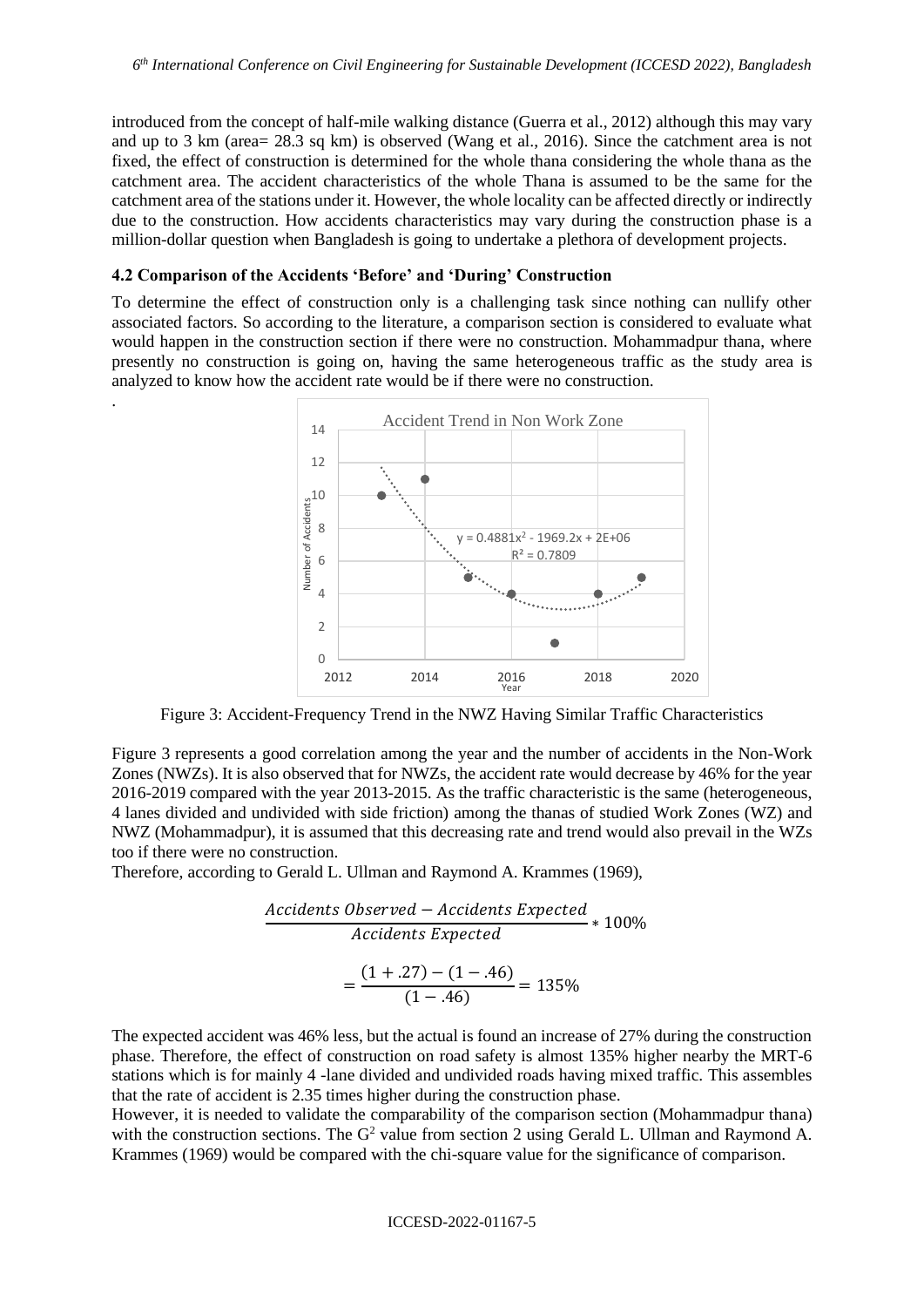$$
=-2\left(14*16*\ln\frac{46}{14}+313\ln\frac{133}{313}\right)
$$
  
= 6

For the 4-year construction period, for the log-likelihood ratio with the degree of freedom= 3 (Number of years analyzed-1), the critical Chi-square value=  $7.8142$  whereas, the  $G<sup>2</sup>$  value is obtained to be less than the critical chi-square value. The expected values of accidents in the comparison and construction sections are determined from the accident trend of the previous years. The  $G<sup>2</sup>$  value being less than the critical chi-square value proves the fact the construction sections and the comparison section are significantly comparable.



Figure 4: Accidents Severity 'Before' and 'During' Construction

Figure 4 illustrates that the accidents are more fatal and grievous during construction than they were before the construction period. This is also supported by findings of the previous study (Gerald L. Ullman and Raymond A. Krammes, 1969). There is an increasing trend found at the MRT-6 stations during the construction phase. The fatality of accidents increased by 30% and the number of Grievous Accidents increased by 60% during the construction than before the construction phase which means the percentage of the increase of severe accidents is greater than the percentage of population increase (35%) cause the demographic condition shows a trend of about a 35% increase in the population of the urban area in the 'During' construction phase with respect to the 'Before' construction phase (Bangladesh Bureau of Statistics, 2015). Therefore, it's alarming that the population growth is less than the increase of grievous accidents during construction.

Table 1: Variation of Affected Vehicles, Drivers, Passengers and Pedestrians 'Before' and 'During' Construction

|                         | Increased by (During) |
|-------------------------|-----------------------|
| % Vehicles Engaged      | 7.6%                  |
| % Driver Casualties     | 13.3%                 |
| % Passenger Casualties  | $-14.4\%$             |
| % Pedestrian Casualties | 6.6%                  |

Table-1 shows that the number of Affected Drivers, Vehicles and Pedestrians all have increased except the number of passenger casualties. The possible reason can be explained from the following figure 5.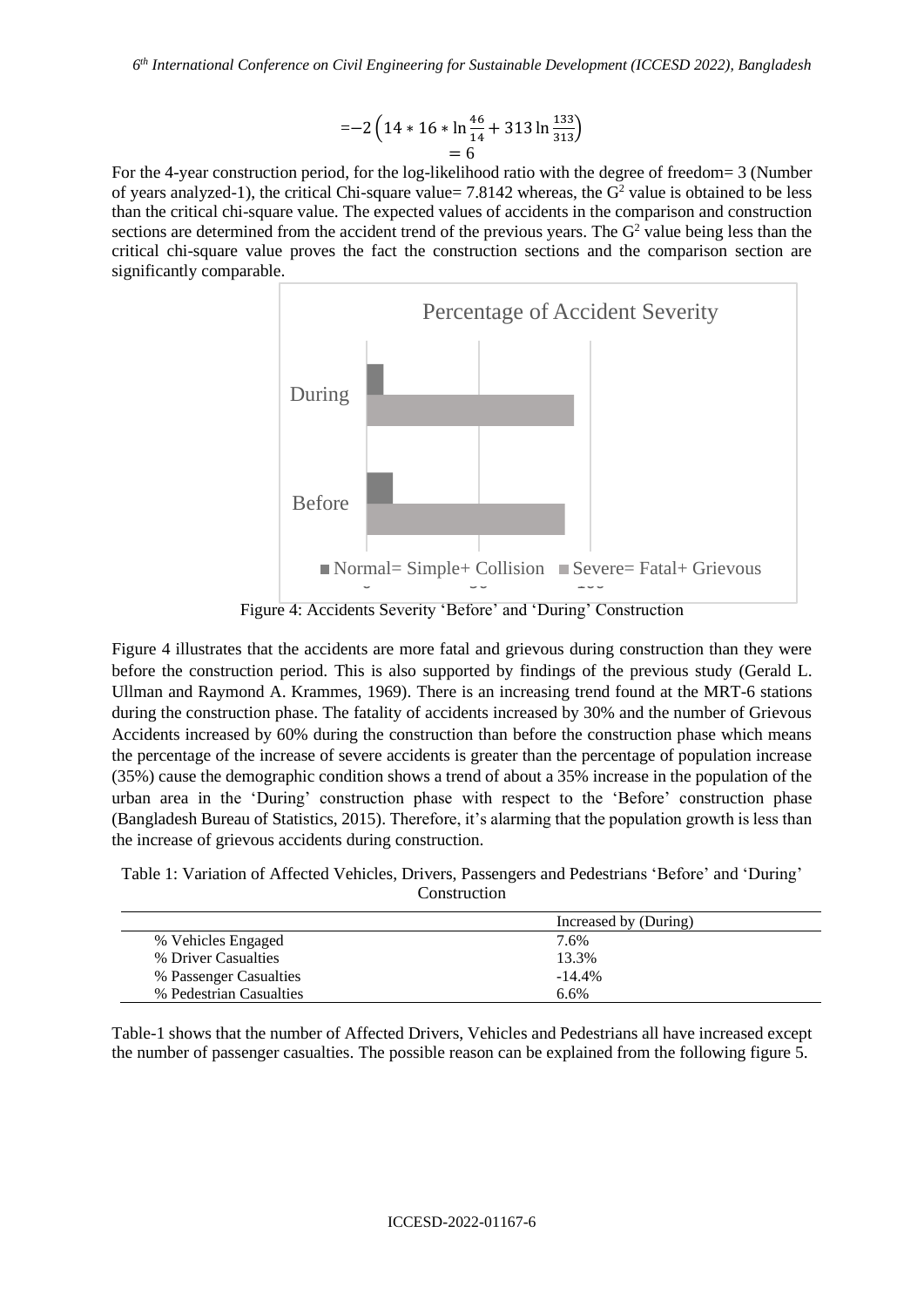

Figure 5: Collision Type 'Before' and 'During' the Construction

Figure 5 shows that accidents have been increased for every type of collision except the Rear-end collision and the most vulnerable to accidents are still the pedestrians. The locations of the accidents were also found to vary 'Before' and 'During' the construction period. Locations in the form of a code were filtered out from MAAP5 and after comparing them with a hardcopy map, their latitude and longitude were obtained and finally showed in ArcGIS to determine their hotspot's variance during the construction of the MRT-6. An 800-metre buffer is considered as a catchment zone from where people are assumed to actively use the MRT. Before the construction, the black dots were found to be concentrated mostly near the Mirpur-10 Roundabout which is practically an intersection, and it is so common for an intersection to be an accident hotspot. However, during the construction, the red dots are more dispersed in the catchment area of the stations meaning the scattering of accident locations unlike being concentrated in a particular location. Only one thana (Mirpur) is shown in the ArcGIS map for simplicity however same result is obtained for other 7 thanas.



Figure 6: Spatial Distribution of Accidents at Mirpur Thana 'Before' and 'During' the Construction

#### **4.3 Contributing Factors to the Accidents at the Stations**

Secondary data from MAAP5 was collected and analyzed for identifying the factors associated during construction time with the traffic safety. A total of fifteen factors were evaluated which are Time of the Day (ToD), Month of the Year (MoY), Day of the Week (DoW), Weather, Road Surface, Road Geometry, Road Class, Road Feature, Surface Quality, Surface Condition, Surface Type, Junction type, Movement, Divider, traffic control etc.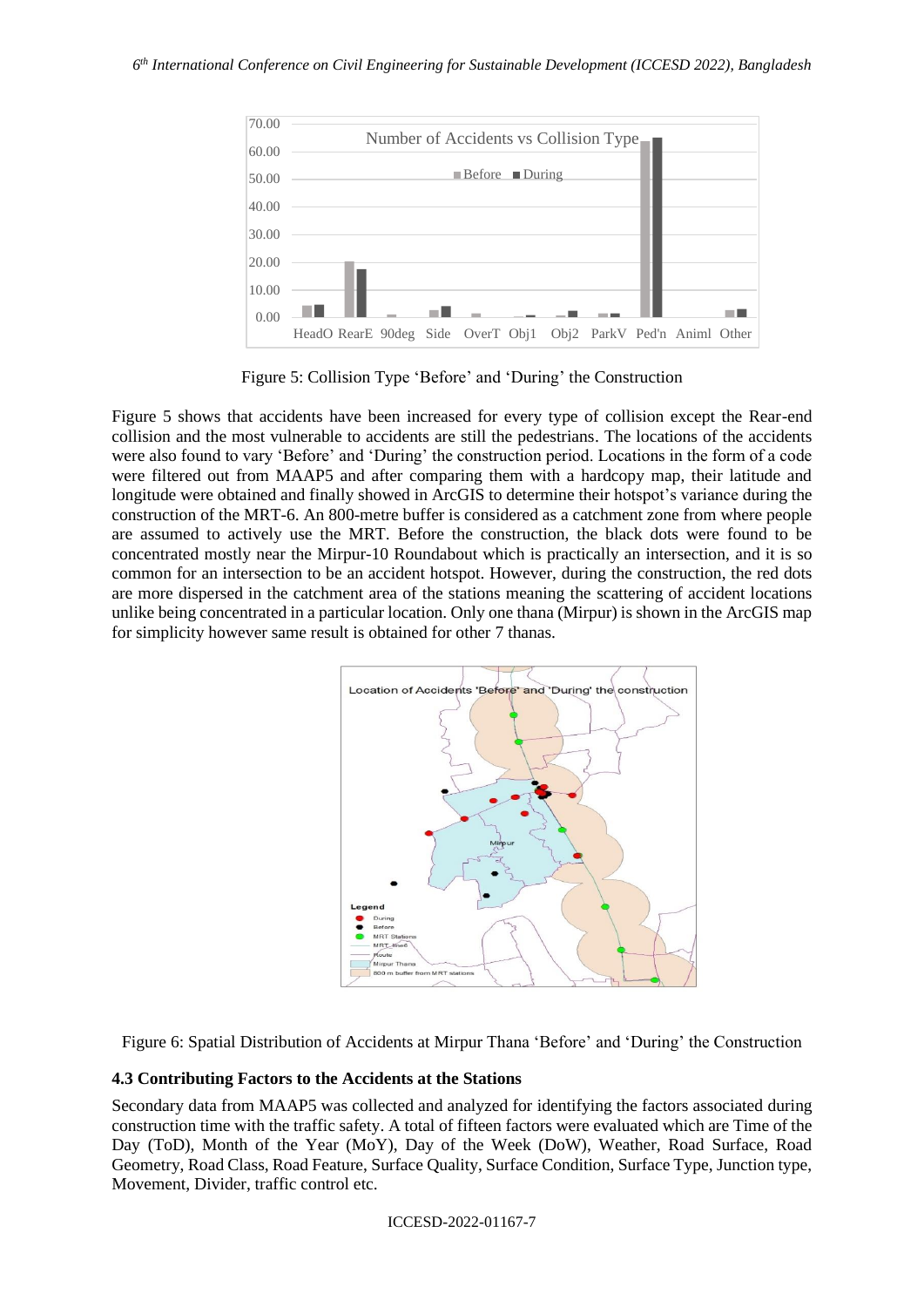To determine the statistical significance of the abovementioned factors during the construction period, at first, the t-statistic value was compared with the critical probability for both equal mean and variance at a 95% confidence level. If the probability value is more than 5%, the null hypothesis is accepted meaning the parameter didn't change significantly during the construction period to affect the increasing accidents. The lower the p-value, the greater the statistical significance of the observed value and a t-test is mostly used to evaluate such significance when the sample size is less than 30 which is justified in this study. It is obtained from the t-test that DoW, Light, Traffic Control, Month, Divider, Road Class, Surface Condition have changed significantly whereas other factors might not have changed severely to affect the accident although their proportion has been changed in the next years in the construction zones.

However, a z- test can also be performed like the literature (Gerald L. Ullman and Raymond A. Krammes, 1969) to compare with the t-test results and to check how the construction period affected the parameters.



At a 95% confidence interval when critical Z-value= 1.96, calculating with the distribution's mean and variance, the Z-value being greater than Z-critical shows that the Presence of Divider, Surface Quality, Surface Condition, Movement, Light, Traffic Control, Road Geometry and DoW have significantly been affected during the construction period consequently increasing accidents near the work zones. The results of the z-test and t-test match unlike the case of following 3 parameters: Month, Surface Quality and Road Geometry. However, the both test results are taken for discussion below since the ttest is supposed to provide a better result for small sample size and the z-test is justified from the rationale.

Table-2 and table-3 following represent the significance of the factors using t and z-test respectively.

| Parameters<br>Parameters<br>$P(T\leq t)$ two-<br>tail equal<br>test (twonean<br>sample for                                                                                                                                                                                                     | DoW<br>DoW<br>0.0664<br>3.192 | Light<br>Light<br>0.0443<br>2.341 | Control<br>Traffic Control<br>0.0116<br>1.986 | <b>Cype</b><br>Collision<br>Type<br>0.1788<br>1.649 | ToD<br>$\rm{ToD}$<br>0.1258<br>1.214 | Movement<br>Movement<br>0.4718<br>1.980 | Divider<br>Divider<br>0.0632<br>2.195 | ype<br>Junction Type<br>0.1041<br>1.582 | Month<br>Month<br>0.0150<br>1.831 | Road Geometry<br>Road Geometry<br>0.2135<br>3.122                  | Weather<br>Weather<br>0.3603<br>1.945 | SSS<br>Road Class<br>0.0408<br>1.977 | Feature<br>Road<br>Rhad Feature<br>0.41 17<br>1.613 | Condition<br>Surface Condition<br>$\frac{0.0323}{\text{Surface}}$<br>2.653 | Surface Type<br>Surface Type<br>0.4573<br>1.321 | Quality<br>Surface (<br>Quality<br>Surface<br>0.3475<br>2.316 |
|------------------------------------------------------------------------------------------------------------------------------------------------------------------------------------------------------------------------------------------------------------------------------------------------|-------------------------------|-----------------------------------|-----------------------------------------------|-----------------------------------------------------|--------------------------------------|-----------------------------------------|---------------------------------------|-----------------------------------------|-----------------------------------|--------------------------------------------------------------------|---------------------------------------|--------------------------------------|-----------------------------------------------------|----------------------------------------------------------------------------|-------------------------------------------------|---------------------------------------------------------------|
| P(T<=t) two-<br>variance<br>tail equal                                                                                                                                                                                                                                                         | 0.027                         | 0.041                             | 0.757                                         | 0.7939                                              | 0.1232                               | 0.0732                                  | 0.0078                                | 0.6917                                  | 0.0129                            | 0.7898                                                             | 0.8648                                | 0.7940                               | 0.8635                                              | 0.8647                                                                     | 0.8699                                          | 0.8650                                                        |
| The road geometry is not found to be responsible for increasing accidents according to t-test unlik<br>z-test. Road geometry means reduction of road width, uneven broken road which prevalently occu<br>the work zone as well as observed in the literature too (Reasat-E-Noor et al., 2016). |                               |                                   |                                               |                                                     |                                      |                                         |                                       |                                         |                                   | Table 3: Statistical Significance of Parameters Using z-Statistics |                                       |                                      |                                                     |                                                                            |                                                 |                                                               |

Table 2: Statistical Significance of Parameters Using t-Statistics

The road geometry is not found to be responsible for increasing accidents according to t-test unlike the z-test. Road geometry means reduction of road width, uneven broken road which prevalently occurs in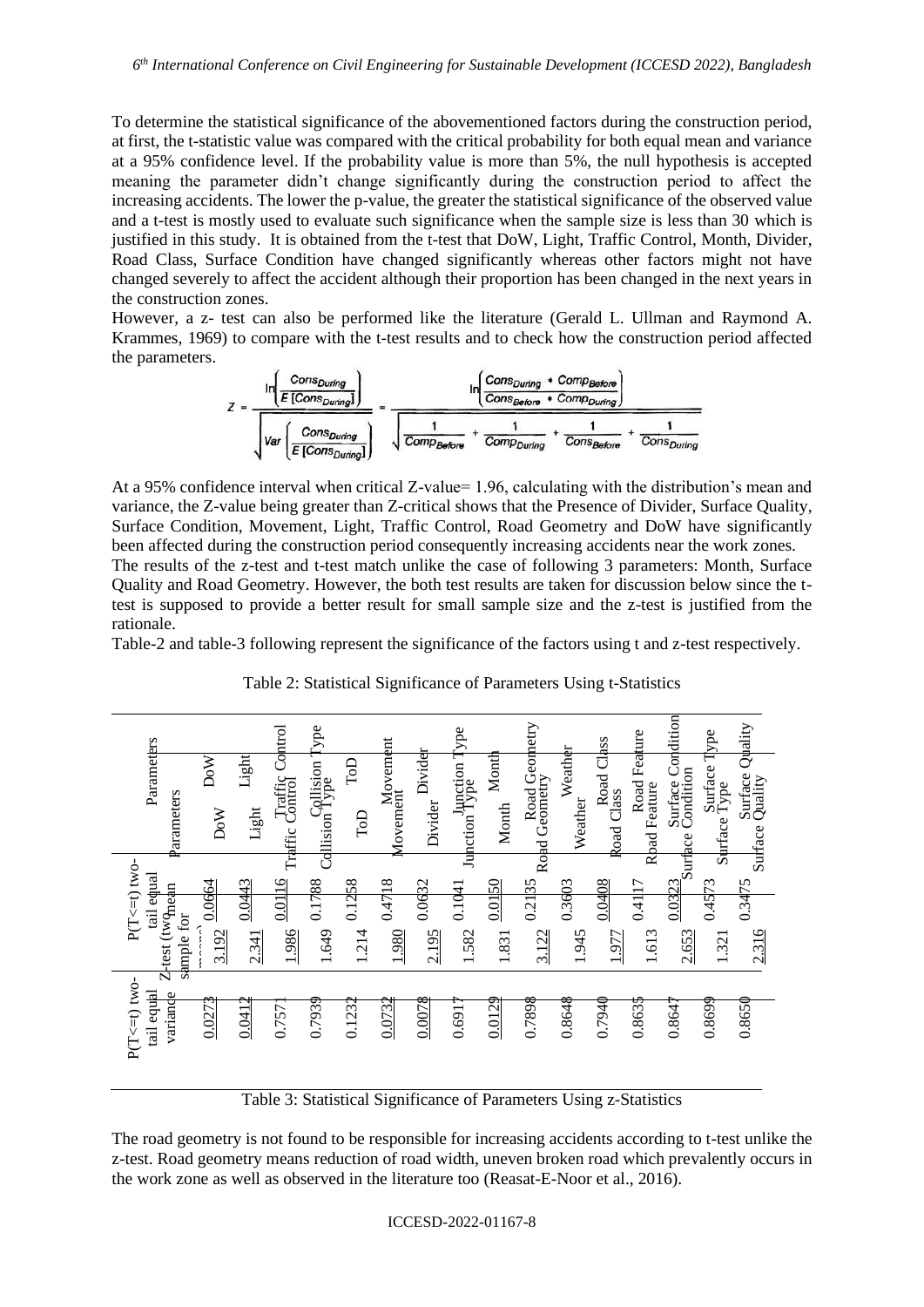| <b>Road Geometry</b> | <b>Before</b> | During | <b>Percentages Increased</b> |
|----------------------|---------------|--------|------------------------------|
| Straight             | 230           | 276    | 20                           |
| Curve                | 12            | 26     | 117                          |
| Slope                |               |        | 67                           |
| Curved Plus Sloped   |               |        | 200                          |
| Crest                |               |        |                              |

Table 4: Road Geometry Change During Construction

Other two unmatched parameters' distribution (Month and Surface Quality) are showed in the following tables:

| <b>Month</b> | <b>Before</b> | <b>During</b> | <b>Percentages Increased</b> |
|--------------|---------------|---------------|------------------------------|
| Jan          | 29            | 29            | $\theta$                     |
| Feb          | 21            | 22            | 5                            |
| Mar          | 15            | 26            | 73                           |
| Apr          | 14            | 28            | 100                          |
| May          | 17            | 22            | 29                           |
| Jun          | 20            | 32            | 60                           |
| Jul          | 19            | 33            | 74                           |
| Aug          | 31            | 25            | $-19$                        |
| Sep          | 28            | 28            | $\overline{0}$               |
| Oct          | 18            | 20            | 11                           |
| Nov          | 14            | 26            | 86                           |
| Dec          | 20            | 22            | 10                           |

Table 5: Monthly Variation of Accidents

Table 6: Surface Quality of Accidents

| <b>Surface</b> |               |               |                              |
|----------------|---------------|---------------|------------------------------|
| Quality        | <b>Before</b> | <b>During</b> | <b>Percentages Increased</b> |
| Good           | 237           | 296           | 24.9                         |
| Rough          |               | └             | 71.4                         |
| Repair         |               |               | 150                          |

Tables 4, 5 and 6 are self-explanatory representing that during the construction period months named March, April, June, July and November have a higher percentage of accidents. Percentages of accidents increase is greater in the rough and repairing road surface. Also, the curved and sloped parts of the roadway were found to be more vulnerable towards the increase of road accidents.

DoW, Light, Traffic Control, Movement, Divider, Road Class, Surface Condition are found to be significantly responsible for the increase of accidents during the construction.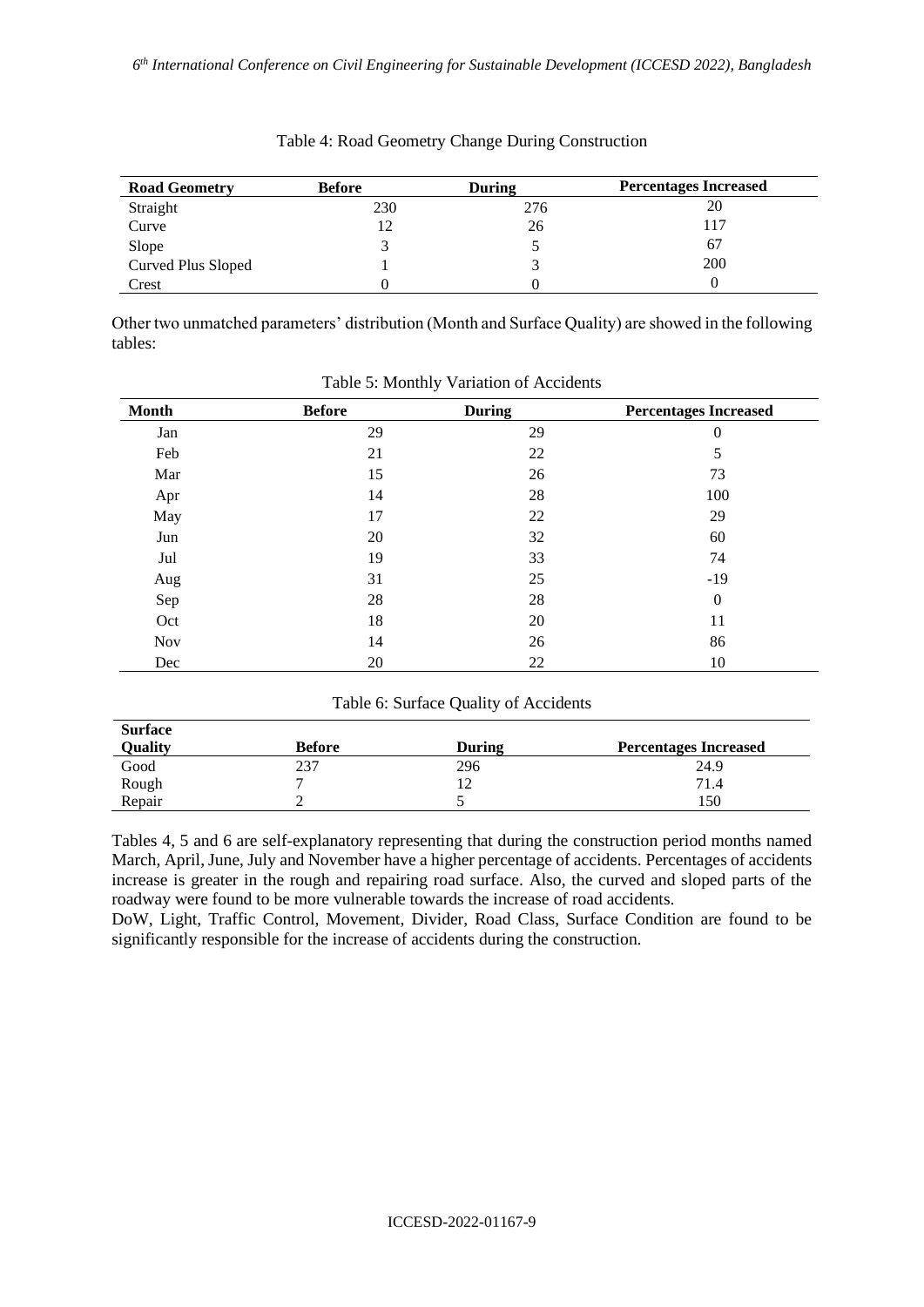

Figure 7: Daily Variation of Accidents

Figure 7 represents how the number of accidents increased During the construction phase. Friday, which is the weekend in the study area, had a dominant number of accidents before whereas weekdays are also prevalent now.



Figure 8: Hourly Variation of Accidents

| Number of Accidents                                                                                                                                                                                                                                                                                                                                                                                                                                                                                                                                      | Number of Accide                            |                |                           |
|----------------------------------------------------------------------------------------------------------------------------------------------------------------------------------------------------------------------------------------------------------------------------------------------------------------------------------------------------------------------------------------------------------------------------------------------------------------------------------------------------------------------------------------------------------|---------------------------------------------|----------------|---------------------------|
|                                                                                                                                                                                                                                                                                                                                                                                                                                                                                                                                                          | Before                                      |                | -Before                   |
|                                                                                                                                                                                                                                                                                                                                                                                                                                                                                                                                                          | During                                      |                | $-During$                 |
| Time (2 Hours Interval)                                                                                                                                                                                                                                                                                                                                                                                                                                                                                                                                  |                                             |                | Time                      |
|                                                                                                                                                                                                                                                                                                                                                                                                                                                                                                                                                          | Figure 8: Hourly Variation of Accidents     |                |                           |
| ight-lit. However, during the construction period, the dominant time was found as 10:30 PM and 12:30<br>AM indicating midnight. This shift from 1st third to 2nd third part of the night suggests special traffic<br>nanagement during this 10:30 to 12:30 PM.<br>Table 7 represents the vulnerable locations of the accidents before and during the construction phase. It<br>is seen that the accidents at the Roundabouts and the cross Junction have increased greatly, which<br>warrants special traffic management in these types of the junction. | Table 7: Accidents Concerning Junction Type |                |                           |
| <b>Junction Type</b>                                                                                                                                                                                                                                                                                                                                                                                                                                                                                                                                     | <b>Before</b>                               | <b>During</b>  | <b>Percentages Change</b> |
| Not Junction                                                                                                                                                                                                                                                                                                                                                                                                                                                                                                                                             | 118                                         | 128            | 8                         |
| Cross                                                                                                                                                                                                                                                                                                                                                                                                                                                                                                                                                    | 52                                          | 68             | 31                        |
| Tee                                                                                                                                                                                                                                                                                                                                                                                                                                                                                                                                                      | 32                                          | 30             | -6                        |
| Staggered                                                                                                                                                                                                                                                                                                                                                                                                                                                                                                                                                | 3                                           | $\overline{2}$ | $-33$                     |
| Roundabout                                                                                                                                                                                                                                                                                                                                                                                                                                                                                                                                               | $\,8\,$                                     | 19             | 138                       |
| Railway                                                                                                                                                                                                                                                                                                                                                                                                                                                                                                                                                  |                                             |                |                           |
|                                                                                                                                                                                                                                                                                                                                                                                                                                                                                                                                                          | 2                                           | $\Omega$       | $-100$                    |

Table 8: Accidents Considering Presence of Divider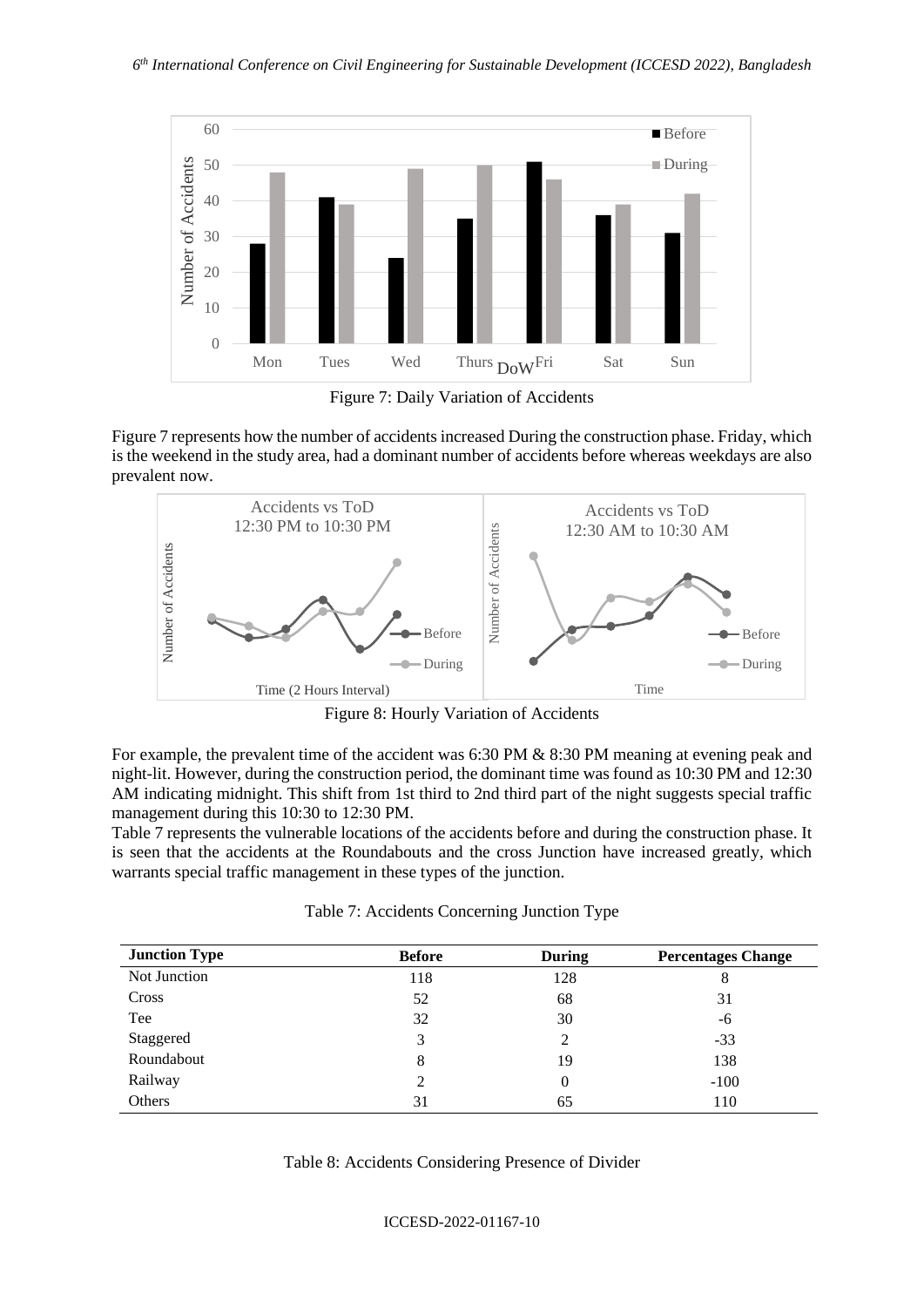| <b>Divider</b> | <b>Before</b> | <b>During</b> | <b>Percentages Increased</b> |
|----------------|---------------|---------------|------------------------------|
| Yes            | .86           | 241           | 30                           |
| No             | 60            |               |                              |

| Table 9: Accidents Considering Direction of Movement |                              |  |  |  |
|------------------------------------------------------|------------------------------|--|--|--|
| Movement                                             | <b>Percentages Increased</b> |  |  |  |
| 1-way                                                | 48                           |  |  |  |
| 2-way                                                |                              |  |  |  |

The following table 8 and figure 9 explain some factors the z-statistics result in an understandable form. Accidents for the roads having 1-way movement have been increased by 48% and also accidents for the Head-on Collision increased unlike of Rear-end Collison during the construction. The reason behind maybe roads which were constructed for 1-way is used as 2-way during the construction consequently increasing the percentages of both Head-on Collison and 1-way movement simultaneously. Also, the roads having dividers were seemed to be more responsible for an accident meaning insufficient divider. However, the percentage of accidents increased in the roads which have no divider is 20%, that is not much less.



Figure 9: Effect of Light on Accidents

From figure 9, the curved and sloped part of a road during the lit time (both daytime and nighttime) needs special attention near the workplace. Accidents at Lit time (both day and night) increased whereas at dawn/ evening or unlit time decreases during construction which is very practical because the traffic volume is larger at this time meaning the lit time accidents are more affected by construction.

# **5. FINDINGS AND DISCUSSION**

Important findings from this study are more specific in the context of developing countries where heterogeneous traffic prevails. They are listed below:

- Long-term construction project like MRT imposes an adverse effect on traffic safety for about 135% compared to the 'Before' construction phase and the comparison section. Accidents have increased by 46% during the period which would decrease by 27% for the absence of construction in a 4-lane divided or undivided urban setting. However, the proportion is about 15% and 16% for a developed country of the same road class. Therefore, some physical and soft measures are needed to be taken for example: converting major roads into temporary oneway roads, parking management, junction improvements, shifting working hours, construction of bypass road, modification of traffic signal, dedicating lane etc.
- The rate of accident is 2.35 times higher during the construction of MRT-6, which is really alarming, and the increasing rate of accident rate is even more than the population growth rate.
- Lit time (both day and night) accidents are more affected by construction whereas, in literature, it was observed that daytime accidents are more vulnerable.
- The direction of movement, presence of divider, surface quality, surface condition, road geometry, light, Day of Week etc. significantly affects accidents during construction. In literature, the congestion, reduction of road width, light etc. shed light during the construction phase in a developed country setting. For example, the roundabout, lit time, curved and sloped,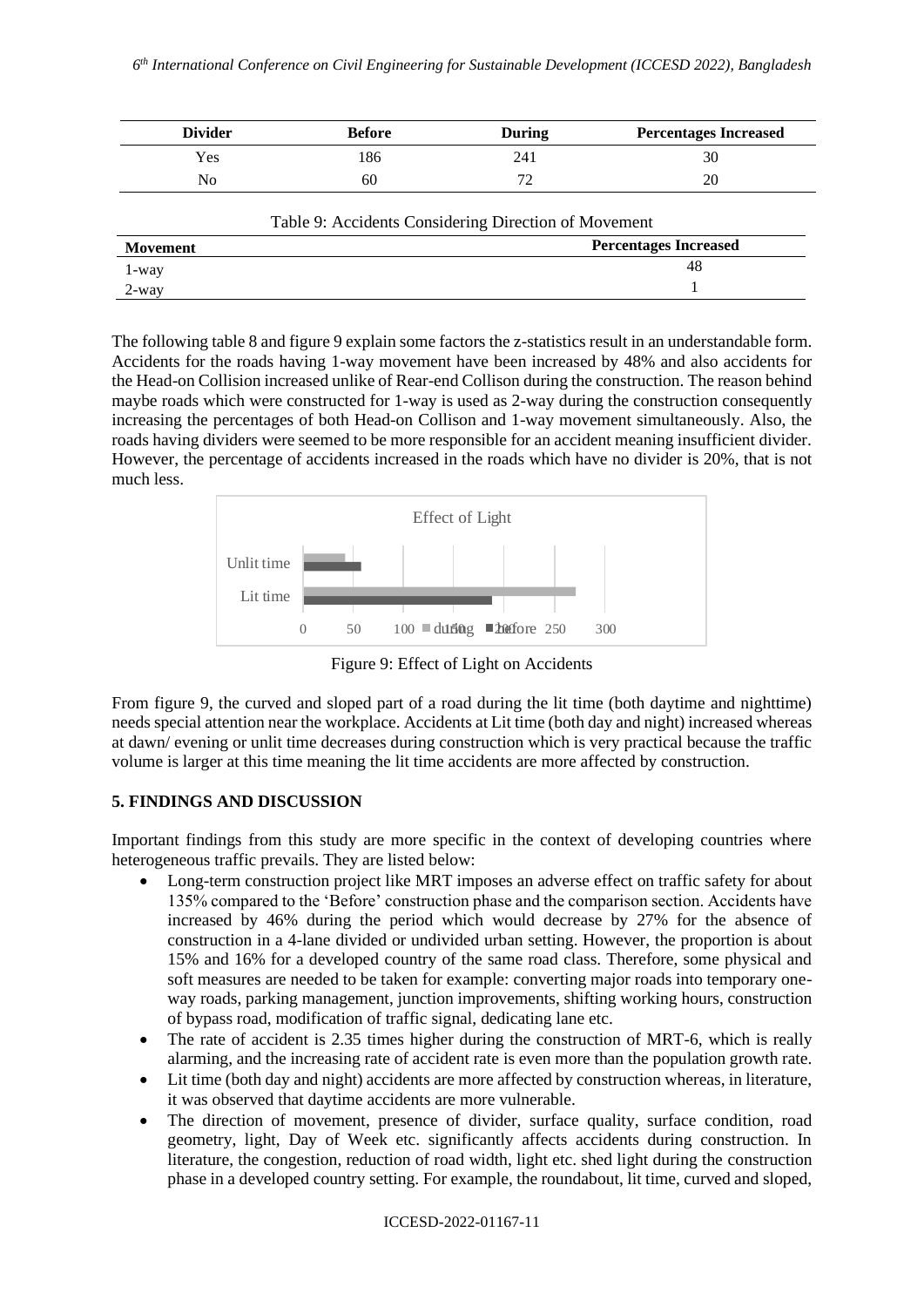1-way movement, having divider, head-on-collision etc. are observed to be more sensitive here. Therefore, traffic management plan is needed to provide special attention particularly in those.

- From the ArcGIS, the location of accidents got more dispersed in the catchment area of the stations where the stations may affect during the construction period. This indicates a fixed junction or intersection is not the accident hotspot anymore, rather the catchment area in a whole is affected.
- T- tests were used to identify the factors which significantly have been changed during the construction period. A t-test is supposed to provide a better result in a small sample size and ztest is used in the literature, so both test results are combined to identify the factors associated with the increase of accidents during the construction. It is to be noted that the factors identified from the two tests are almost similar.

Construction projects when undertaken should employ special treatment for the associated factors which significantly affects so that the accidents rate affected by 135%.

#### **7. CONCLUSIONS**

The research has a practical significance to understand the risk associated with long-term construction projects in a country like Bangladesh where a huge infrastructural development is going to be implemented soon. However, there were some limitations during the study for example the X-Y coordinate of all accidents were not found. Also, this factor and impact analysis are completed on a desktop environment. However, some primary data, for example, video data near the stations might help to analyze in International Road Assessment Program iRAP and to compare the result with statistical results to get a real-life comparison.

#### **ACKNOWLEDGEMENT**

Authors would like to express heartiest gratitude to Dr. Armana Sabiha Huq, Assistant Professor, ARI, BUET for her constant guidance and support in collecting data. Also special thanks to Shahnewaz Hasanat-E-Rabbi, Lecturer, ARI, BUET who provided valuable instructions and materials related to crash data. The authors would also like to thank Md. Anwar Uddin for his help with GIS shapefiles. Great appreciation to Sanjida Meherin who helped to filter the data from MAAP5 software, found in ARI, BUET.

### **REFERENCES**

- Almallah, M., Hussain, Q., Alhajyaseen, W. K., Pirdavani, A., Brijs, K., Dias, C., & Brijs, T. (2021). Improved traffic safety at work zones through animation-based variable message signs. *Accident Analysis & Prevention*, *159*, 106284.
- Almqvist, S., & Hydén, C. (1994). *Methods for assessing traffic safety in developing countries*. Lund University, Lund Centre for Habitat Studies.
- Alshalalfah, B., NAFAKH, J., AL BANNA, Y., & Kaysi, I. (2018). Traffic management of mega infrastructure construction projects: Success story and lessons learned from the Riyadh metro project. *Transport and the City*, 89.
- Bangladesh Buraue of Statistics. (2015). *POPULATION PROJECTION OF BANGLADESH Dynamics and Trends*.

http://203.112.218.65:8008/WebTestApplication/userfiles/Image/PopMonographs/PopulationProje ction.pdf

DMTCL. (2021). *Progress of MRT Line-6 November 2021*. http://dmtcl.portal.gov.bd/site/files/fad6e4cf-7703-4ead-bab6-2a52c6724438